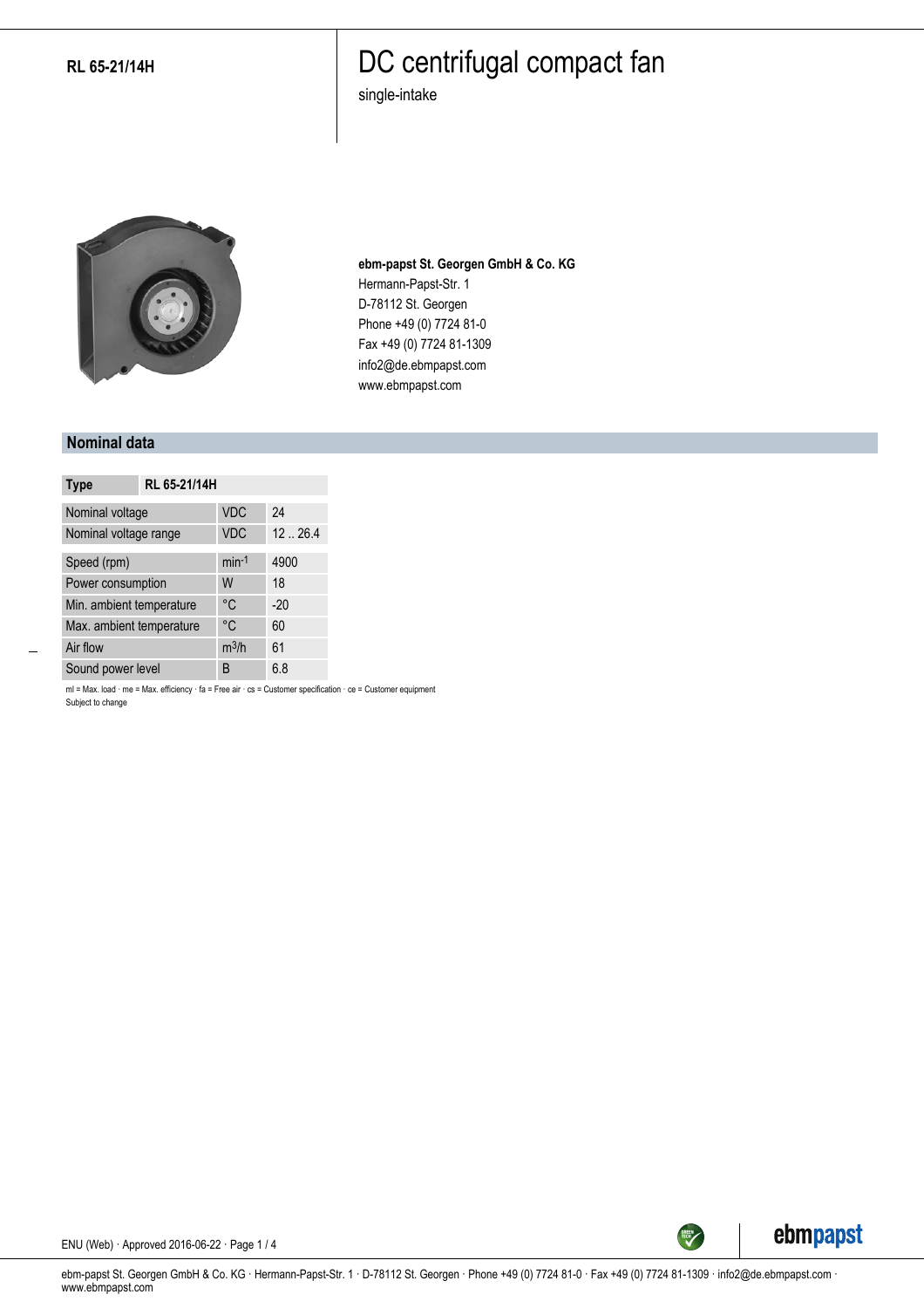# DC centrifugal compact fan

single-intake

### **Technical description**

| <b>General description</b>  | Forward-curved impeller                                |
|-----------------------------|--------------------------------------------------------|
| Weight                      | $0.170$ kg                                             |
| <b>Dimensions</b>           | 97 x 93.5 x 33 mm                                      |
| Impeller material           | Glass-fiber reinforced plastic                         |
| <b>Housing material</b>     | Scroll housing with glass-fiber reinforced plastic.    |
| <b>Airflow direction</b>    | Axial intake, radial discharge from outlet.            |
| <b>Storage</b>              | <b>Ball bearing</b>                                    |
| Service life L10 at 40 °C   | 55000 h                                                |
| Service life L10 at maximum | 35000 h                                                |
| temperature                 |                                                        |
| Cable                       | With leads AWG 26, TR 64                               |
| <b>Motor protection</b>     | Protection against reverse polarity and blocked rotor. |



ENU (Web) · Approved 2016-06-22 · Page 2 / 4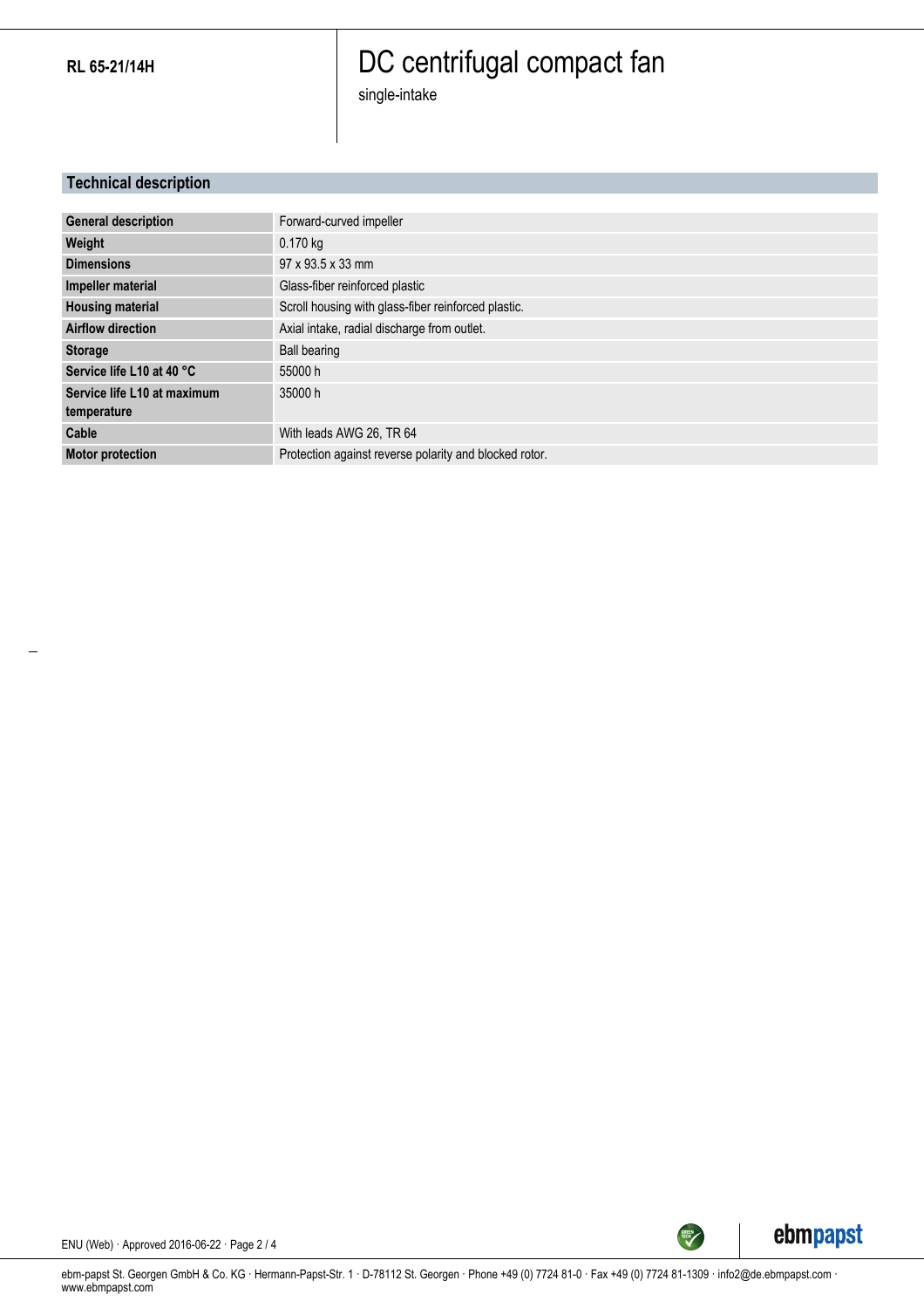# DC centrifugal compact fan

single-intake

#### **Product drawing**





ENU (Web) · Approved 2016-06-22 · Page 3 / 4